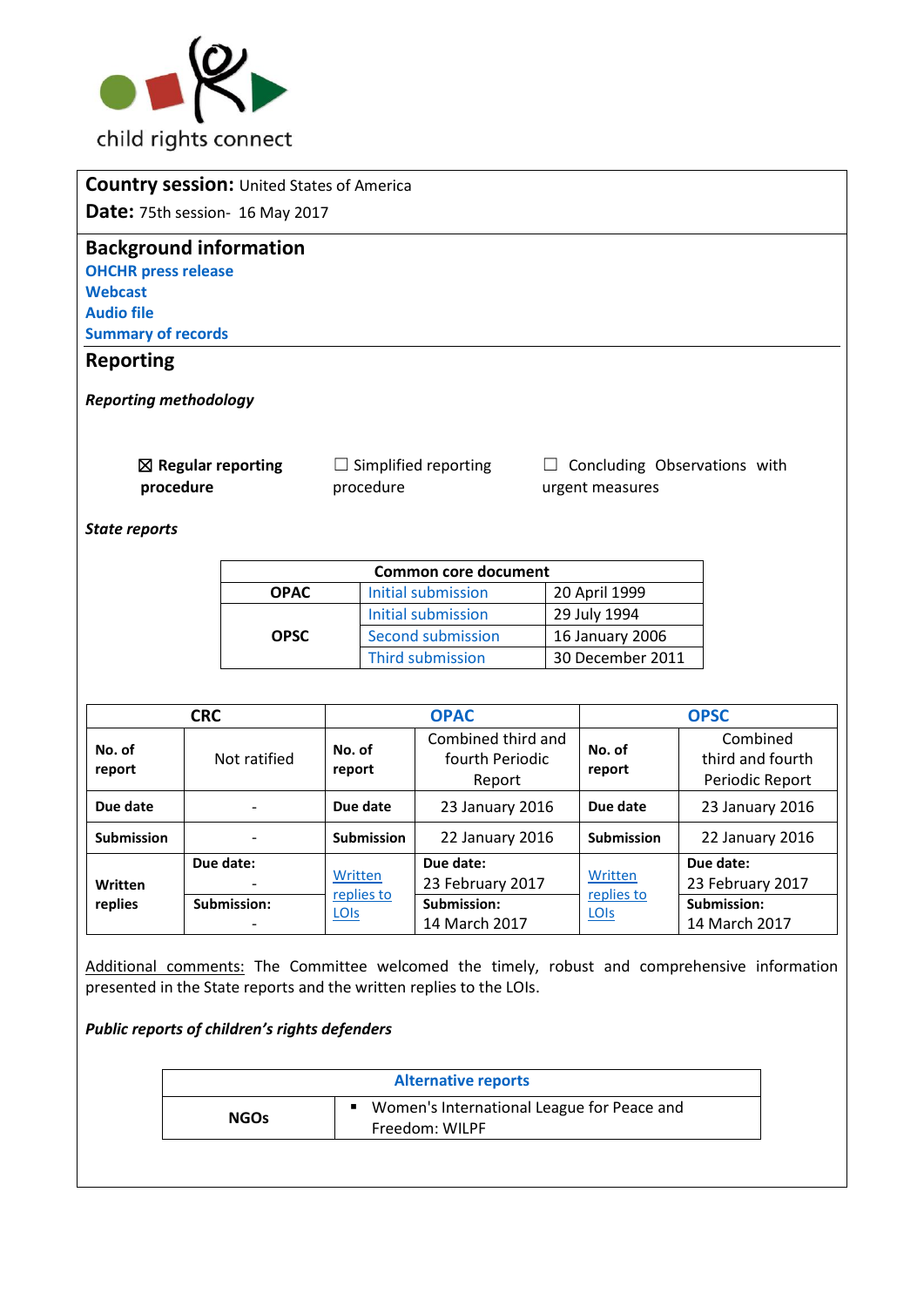

# **State delegation**

Large high level and multisectoral delegation led by the Acting Legal Adviser of the Department of State, Mr. Richard Visek. He was supported by representatives of the Department of State, Department of Homeland Security, Department of Justice and Department of Defense.

List of State delegation representatives o[n OHCHR site](http://tbinternet.ohchr.org/_layouts/treatybodyexternal/Download.aspx?symbolno=INT%2fCRC-OP-AC%2fLOP%2fUSA%2f27479&Lang=en) 

## **Committee's Task Force members**

| Name & Last name     | Country        |
|----------------------|----------------|
| Amal Aldoseri (OPAC) | <b>Bahrein</b> |
| Benyam Mezmur (OPAC) | Ethiopia       |
| Jorge Cardona (OPSC) | Spain          |
| Hatem Kotrane (OPSC) | Tunisia        |

## **Dialogue description:**

### i. Character of the dialogue

The Committee found the dialogue open and honest. The answers of the State to the Committee's questions on OPAC were mainly focused on national and international obligations under the law; whereas on OPSC the replies were focused in law implementation and programs to tackle child trafficking.

#### ii. General assessment made by the Committee:

The Committee welcomed the progress of the State as per its last concluding observations, but stated that there are still many issues around the Protocols that cannot be fully covered by the State due to their ties with the CRC. The coordinator of the Task Force reiterated the importance of ratifying the Convention to fully protect children and uphold their rights, and asked about the status of this process.

#### iii. Main issues discussed:

### *Optional Protocol on the Sale of Children, Child Prostitution and Child Pornography*

- **Legislation, policies and strategies:** The Committee raised its concerns on the fact that while the legal system widely covers trafficking for sexual purposes, less references were made to the other offenses under the OPSC. Members pointed out the lack of a comprehensive strategy addressing all the provisions under the OPSC and regretted the absence of programs addressing the sale of children, particularly, labor exploitation, sale of organs and not regulated international adoption. The State stressed that in national law, human trafficking included sale of children for prostitution and sex trafficking. It also underscored the importance to work with civil society and the private sector to protect children from sexual exploitation and trafficking in tourism.
- **Surrogate motherhood:** Committee members noted that even if this topic could fall outside the protocol's scope, surrogate motherhood could lead to sale of children, since in the US parties make prebirth contracts to determine parentage. The delegation replied that these cases are dealt within the family context and are related to developing technology. It admitted to be aware of the complexity of this area, and stated that the issue will be addressed outside this protocol.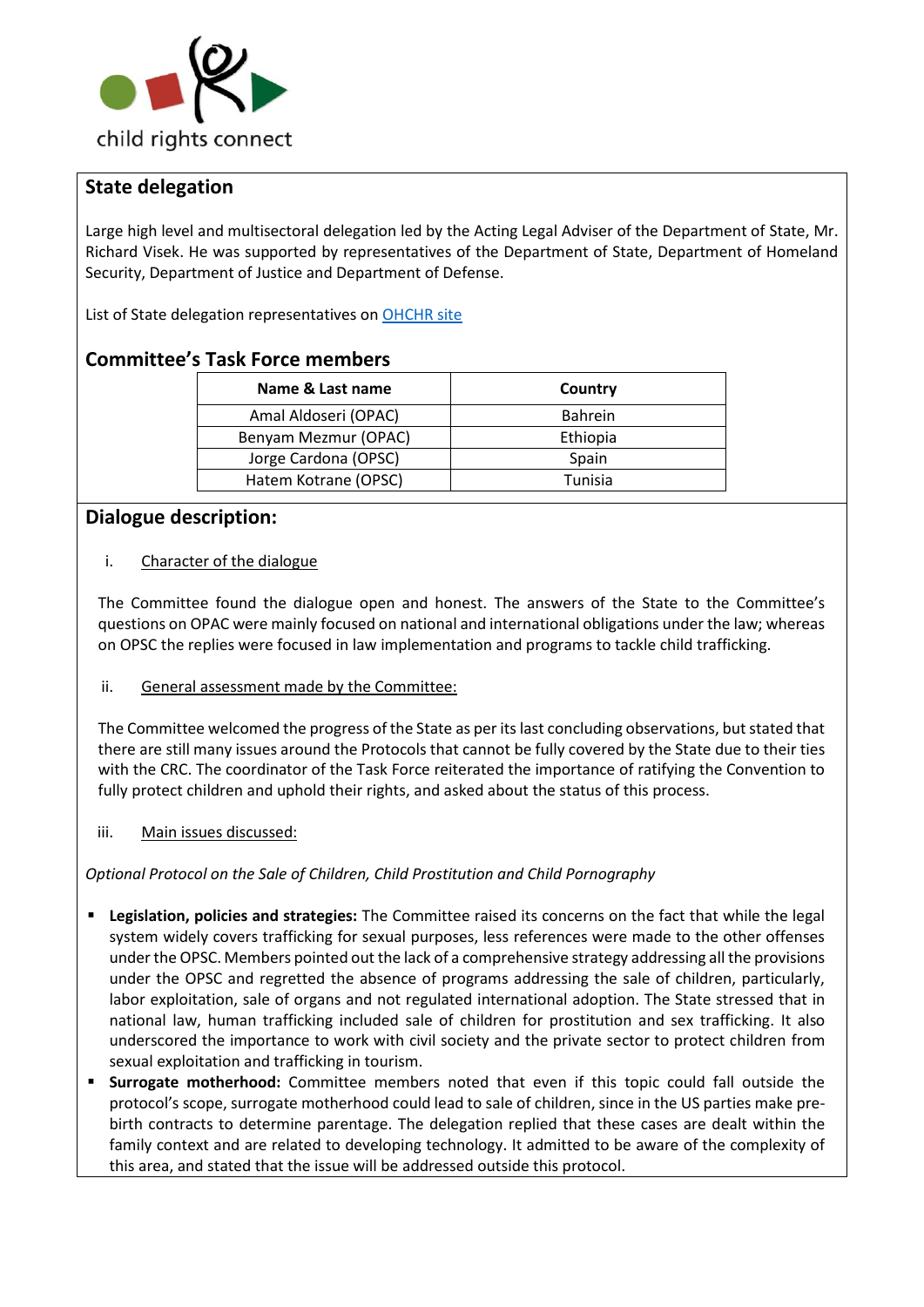

Protection of the rights of child victims: The Committee raised concerns about the lack of specialized services for child victims of trafficking, pornography and other offenses. Members pointed out the lack of protection for children who consented to prostitution, who continue to be legally arrested and prosecuted and neglected of protection from exploitation. The delegation replied that juveniles are not prosecuted in federal courts, only in some cases and the decision depends on the State and the judges. As per child pornography victims there are programs available for them, the prosecution is handled by the states and children do not have to pay an attorney. Victims are also entitled to seek for restitution by offenders (Ex: to pay back for counseling).

*Optional Protocol on the involvement of children in armed conflict*

- **Right to life, survival and development:** The Committee was highly concerned about the killings of children as result of the State's military operations in Yemen, Syria and Afghanistan. Members asked the delegation about preventive measures before launching these operations to ensure that children are protected, as well as for the status of investigations of the responsible of killings and maiming of children. The State delegation replied that all the military operations were conducted in comply with international humanitarian law. They stated that the US is committed to protect civilians in contexts of armed conflict and that following an executive order of 2016, measures before and after the strikes were conducted to address civilian casualties. An assessment is made by a legal advisor to determine whether the strike was legal and proportionate. Moreover, the delegation stated that investigations within the Department of Defense were carried if civilian casualties happened.
- **Voluntary recruitment:** The Committee asked about how parental consent was obtained for voluntary recruitment of 17 years old children to the armed forces and whether the State was considering to raise age of voluntary recruitment to 18 years. Members inquired about the quota system for voluntary recruitment and the possibility to abolish it, and requested more information about plans to restrain access to private information of potential recruits.

The State delegation stressed that every military recruiter attended courses on prevention of child trafficking and child soldiers. Moreover, the delegate stated that 17 years old new recruits were briefed on the provisions of their contract, and a meeting with parents/caregivers was held to sign the contract and explain the implications and challenges of military service. The delegation explained that the minimum age was not going to be raised at 18 years because when children finished high school at 17 they need job opportunities, such as the military service. They also stressed that access to private information on high schools of new recruits was highly controlled and regulated.

- Arms export and military assistance: The Committee requested more information about the system of presidential waivers regarding military assistance and sale of arms, and expressed its concerns about the waivers that might have been granted to countries where child soldiers were used. The Committee asked specifically for the case of South-Soudan. The State delegation replied that the waivers system sought to reform and professionalize foreign forces on human rights and no further references to the South Sudanese case were made.
- **Treatment of children associated with armed groups:** Committee members inquired about reintegration and recovery programs for children released from Guantanamo since 2015. As well as steps taken by the US to ensure that children detained in camps under Afghan authorities were provided with protection, and whether protection provisions were considered within bilateral agreements. The State delegation stressed that Afghanistan was a sovereign state, however there were cooperation mechanisms through which the US monitored and followed up on issues of concern. It also reiterated that the ICRC was the organization with the mandate to undertake visits to prisons and therefore the US did not have access to this information.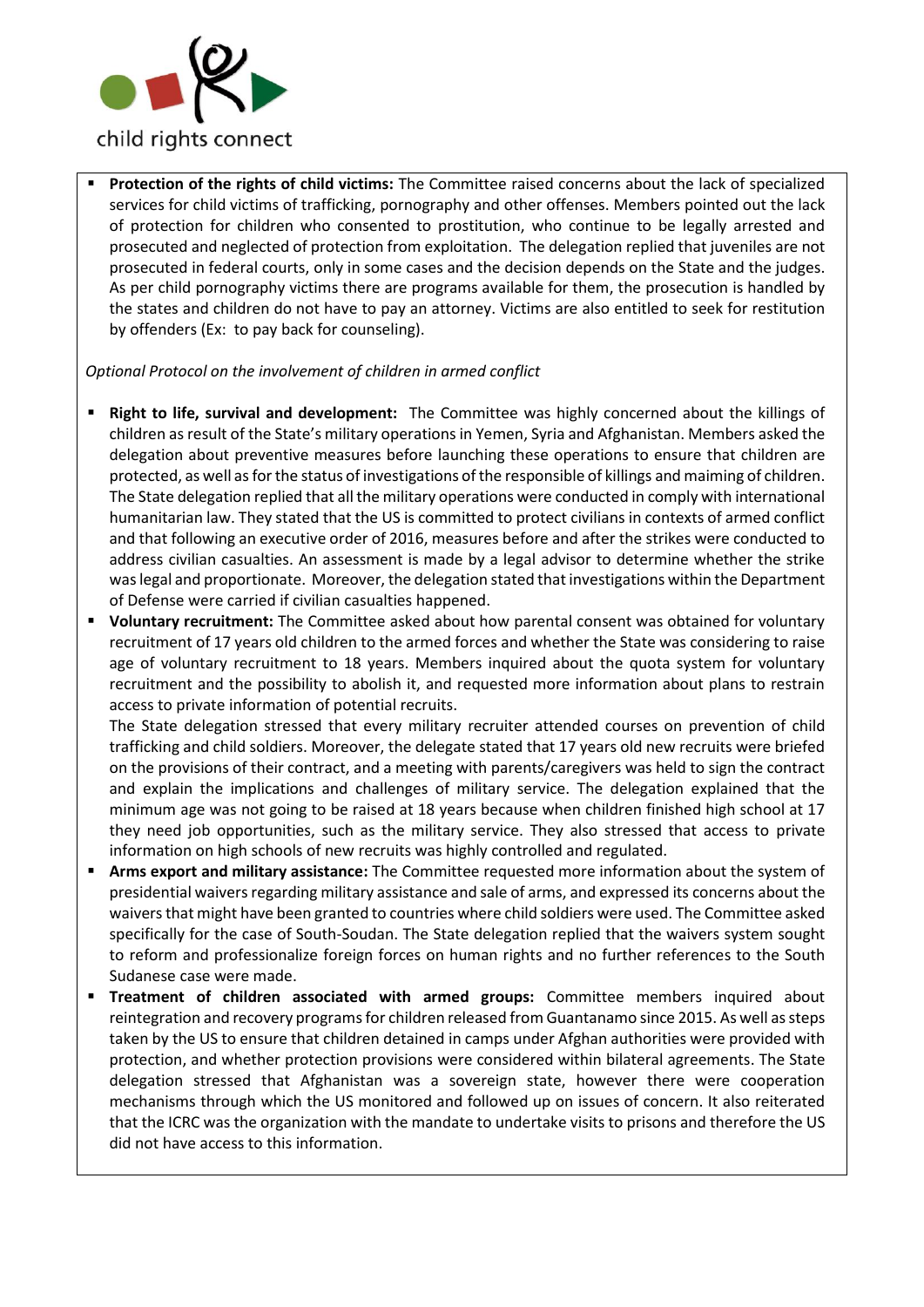

## **Recommendations of the Committee**

In a General observation, the Committee expressed its concerns about the fact that the State party has not yet followed its previous recommendations to accelerate the ratification process of the Convention on the Rights of the Child.

*Optional Protocol on the Sale of Children, Child Prostitution and Child Pornography*

In its [Concluding Observations,](http://tbinternet.ohchr.org/_layouts/treatybodyexternal/Download.aspx?symbolno=CRC%2fC%2fOPSC%2fUSA%2fCO%2f3-4&Lang=en) the Committee recommended, inter alia:

- **Legislation, policies and strategies:** The State should define and explicitly prohibit all offenses of the Optional Protocol at the federal level and within all states. As well as ensuring harmonization between national and federal laws as per the minimum age of the child. Moreover, it should ensure a staffed and budgeted comprehensive strategy addressing all the offenses of the protocol, including rehabilitation and reintegration programs for child victims.
- **Example is on Surrogate motherhood:** The Committee recommended to consider the possibility of developing legislation addressing sale of children in the context of surrogate motherhood.
- **Protection of the rights of child victims:** The State should revise its national law to distinguish between children and adult victims and therefore provide child specialized services to child victims. Moreover, child involvement in prostitution should be effectively decriminalized across the country. The Committee recommended to adopt safe harbor laws for children forced to engaged in criminal activities, and to allocate more resources for recovering and rehabilitation programs for child victims, strengthening joint action with NGOs working on this issue.

*Optional Protocol on the involvement of children in armed conflict*

In its [Concluding Observations,](http://tbinternet.ohchr.org/_layouts/treatybodyexternal/Download.aspx?symbolno=CRC%2fC%2fOPSC%2fUSA%2fCO%2f3-4&Lang=en) the Committee recommended, inter alia:

- **Example 1** Legislation: The State should review and amend its national legislation (2008 Child Soldiers Accountability Act and 2008 Child Soldiers Prevention Act). This to explicitly prohibit the recruitment of children between 15 and 18 years old by armed forces, including private military and security companies. It should also withdraw the possibility of presidential waivers to countries were child recruitment and use of children in armed conflict occur.
- **Reservations:** The State should revise its restrictive understanding of the provisions of the OPAC, particularly in regards to the minimum age for recruitment and the concept of "direct part in hostilities" to ensure that no children are exposed to activities in the context of armed conflict.
- **Independent monitoring:** The Committee echoed its previous concluding observations, and recommended the State to create an independent national human rights institution. Moreover, federal states should establish Ombudsman offices for children to fill their complaints in a child-friendly manner.
- **Right to life, survival and development:** The Committee reiterated its previous recommendations and reminded the State about its responsibilities for the protection of civilians, including children, and for the prevention of civil causalities in the context of armed conflict. The Committee urged the State to take concrete and firm measures to prevent indiscriminate use of force against civilians, especially children, and prevent further killings. Moreover, the State should ensure that all alleged violations against children by US military forces are investigated and prosecuted in a transparent and timely manner, and that children victims of attacks receive proper compensations and remedies.